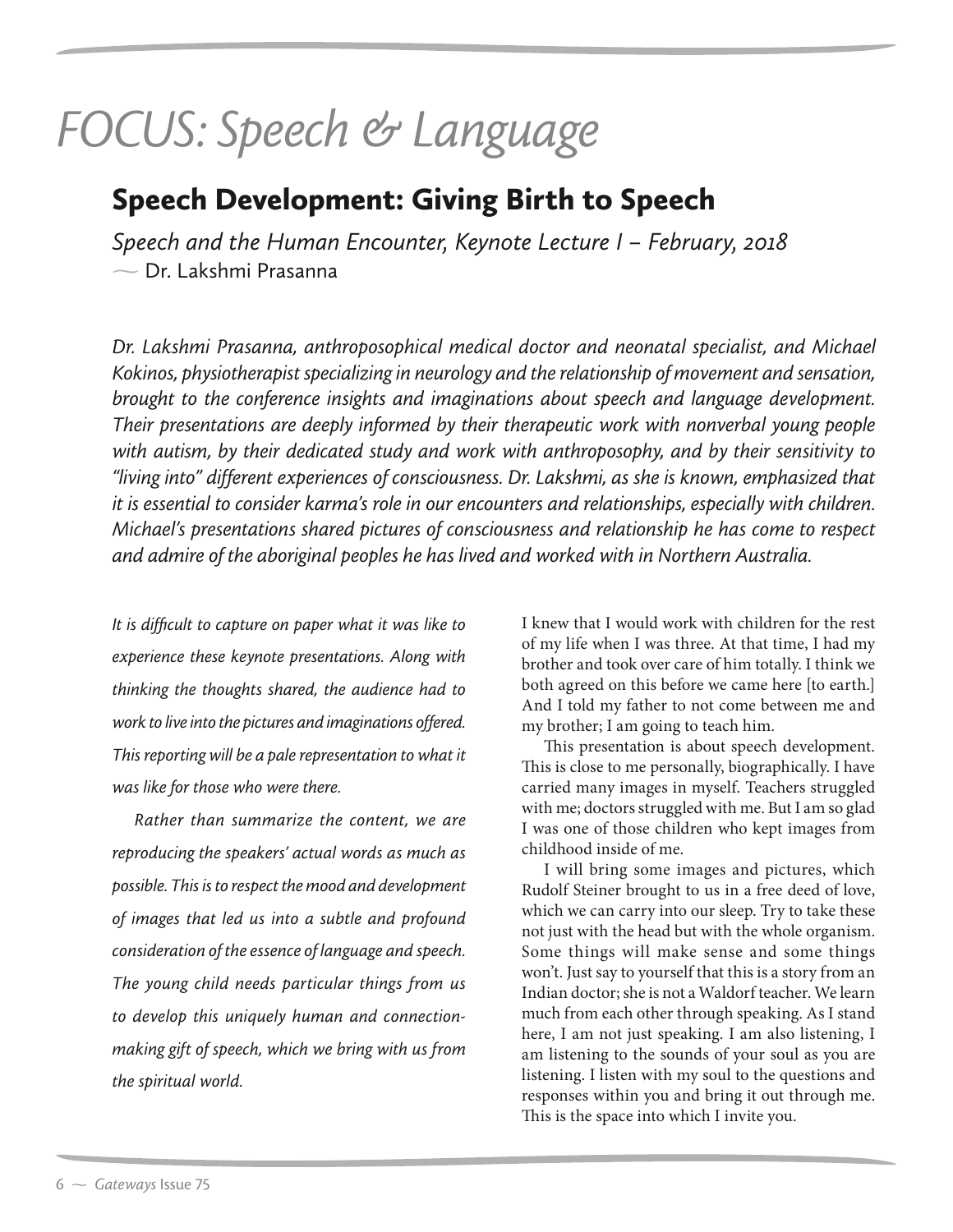Today I want to put speech development in a young child into the context of what happens before and after it develops. Speech comes in between two other important phases of the first three years of life. Speech comes after the child has become upright and the hands are freed. The milestone after speech develops is coming into thinking. These first three years are important for the whole of a person's life. No matter what a person's age, we are still working with what happened in the first three years. It is exciting that human beings are never complete. We are always in development, striving to become a full human being. We even learn to walk every day again and again. When we wake up each morning, we have to remember who we are, where we are. When we awake each day, we can joyfully begin again. Only human beings are always developing and can return to previous phases. If you grow up to be a good cat, that is what you are. You cannot go back to previous stages or phases of development.

Through these developments of the first three years, the child can come to experience herself. When I speak, I can begin to think and can come to experience myself.

The first three years concentrate upon development on the basic physical, sensory level. This continues, ongoing, all the time. Every moment in our lives, we experience ourselves—where our feet are, where we are in space. We claim our space. The moment this happens, we have a longing to share, a longing to meet someone on earth whom we have known before in the spiritual world. There was a time when we met without these physical bodies. We promised each other that we would meet again, though not in the same level as we did in a pre-bodily state. How is it to meet one another in a sensory experience on this earth?

This moment of longing for connection can only happen when we wake up to remember prephysical consciousness. I wake up inside my physical body. I wake up to my motor system, my sensory system. I wake up and look around and look for my friends. Every time in our lives when we wake up in our physicality, we are looking for an encounter, an encounter which brings a memory from a previous encounter. It is a little game we play when we wake up to each other behind the masks we are wearing now in this physicality. Human speech organs are completely formed and

matured at birth. But speech develops only after uprightness. What is behind speech formation? How does the longing to speak come?

Babies "speak" with their fingers and eyebrows, with drooling, with intake of breath, etc. The babies are longing to get to see the doctor for this prearranged upon encounter. Even the drop of saliva shining on the face expresses the joy in coming for this meeting. Inside the doctor is also dribbling. The babies and "talking" and the "listening-other" become one. Anyone who has had a deep encounter with any baby will agree with this description and leave aside any need to be psychologically and scientifically correct. If you open yourself, then the baby comes inside you. There is much movement here. Who has moved and who is inside of whom?

When the pre-birth journey begins, there is no physical body. But with every earthly birth, the physical body has to learn how to deal with gravity. Rudolf Steiner tasks educators to continue the child's pre-birth education here on earth. The child carries its pre-birth wisdom inside itself already. Our task is to observe in such a way that we can see the spiritual truth of story we are hearing now.

Out of this wisdom, the first thing the baby does is breathe. There is an exchange between the internal world and the external world. The child has something inside itself and comes to meet what is outside. There comes the first breath, then warmth, and then the first mother's milk. Inner and outer continue to be experienced through touch, all the sensory organs, as well as through nourishment and taking in earthly substances. With breathing we have inner and outer. Babies also sleep a lot. There is sleeping and waking, forgetting and remembering both for children and for ourselves.

When we come into physical life we forget the agreements we made in the spiritual world to meet again in earthly life. There is a long time between remembering the intention, to forgetting it, and then feeling the longing awaken for that meeting with a long-lost love. This wonderful loving relationship is what the baby comes back to find. The baby comes into the mother's arms, into a loving family, into the world. The baby will thrive, grow, and claim its place. The space of mama's arms is the space into which the baby comes. The baby cannot even lift a hand. There is total trust.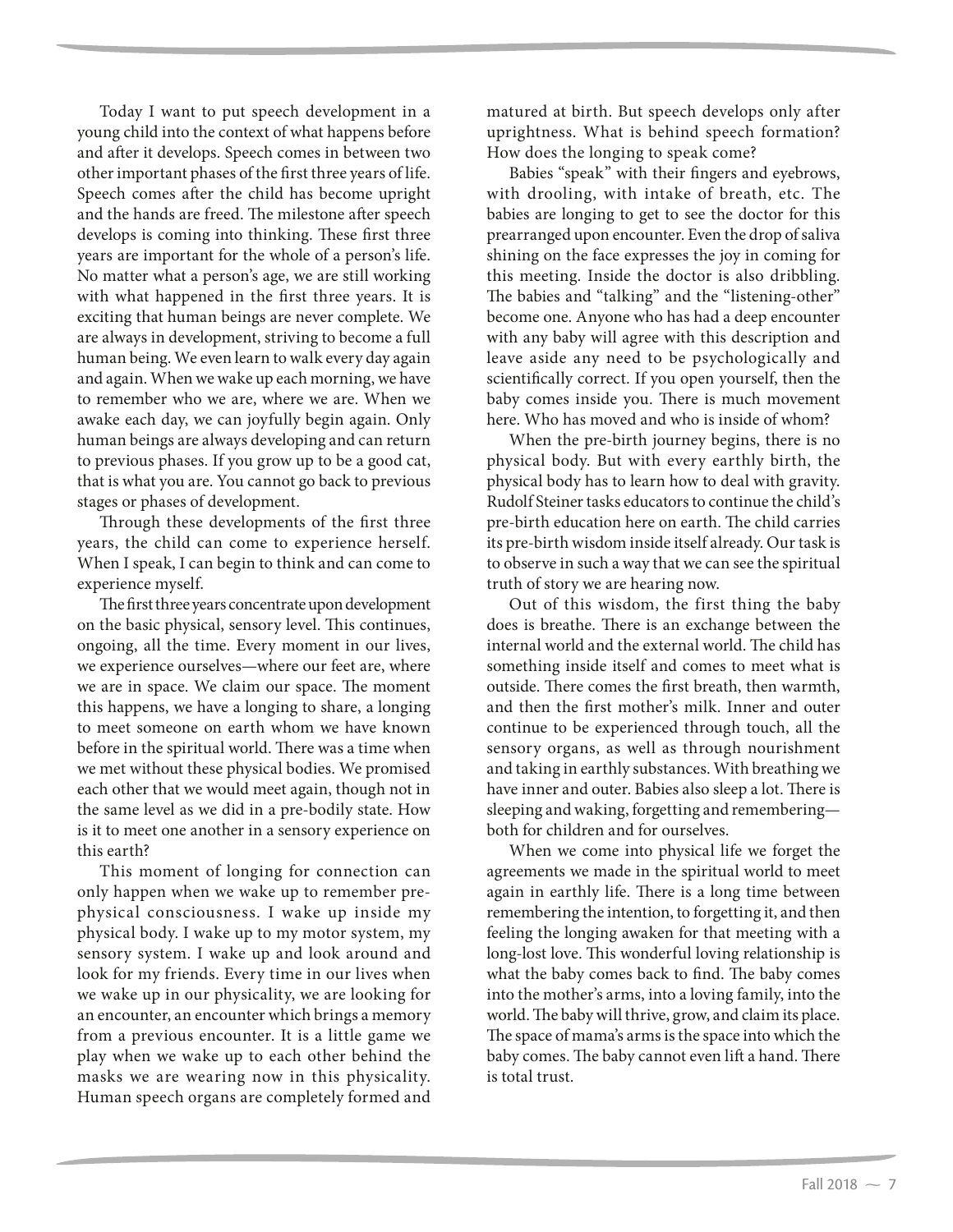Then a moment comes when the baby can leave the lap of the physical mother and return also to the other mother, Mother Earth. This listening to Mother Earth involves the child's whole organism. Every individuality comes through the physical body of the mother to meet the world. Birth is almost like a stepping stone to step first to the mother and then onto the earth.

The child comes to standing on the earth and tries to listen to the story of the earth. In the child's inner life there is a dreaming, imaginations of how he will enter into life. The child has carried the earth story inside before having a physical body. Now there is an earthly part—this physical, metabolic part which stands, and hands which are free. The child has come to stand upon the earth and to listen to the earth with his feet.

Then the child takes a little, very gentle step, and now there is walking. The child walks on the earth in a pure, sensory experience that comes out of love. We can spend hours and hours watching children and how they take their first steps. They are not showing how powerful they are as they take these first steps. We are not talking about the power of strength or the power of intellect. I am talking about the power of love. They walk out of love for the earth and being upon it to encounter and connect with others.

But this standing and walking also means that there is now a distance from mother and from the earth. Now there is a space between child and mama and between child and the earth. Before this time, the space could be bridged by physical touch. Now how is this space filled up? Now the child fills it up with sound. This is how speech comes. The need to be received physically with love through all the steps described above must have been met. The child needs to have felt received, enwrapped, touched, and nourished so the he will now experience the distance created through walking and long to fill up the space through speaking. If any of these steps have not happened, then the child will not want to speak.

When the child first comes to earth, first there is deep touch. In touch the child meets the other she is seeking and says, "Ah, ha! That is who you are. There are so many things that I want to tell you

that I see of this wonderful world. But what comes out of me are only sounds. I still do not have words. How do I collect words?" The job of the child is to go around and collect words. They actually fill up their pockets with the words. Adults around the child want to know what the child wants. What the child wants is words. In India when a child is in distress, the whole village comes and the child is very happy. In the Waldorf school the children are very happy when the school doctor comes and a big meeting happens with the college of teachers. The child is happy because the adults are finally asking, "Who is the spiritual being of the child that I do not understand?" Whenever we start talking about who is this child and what does this beautiful being need, the child begins collecting words. Then five to six months later, the child walks in the room and her pockets are full. She throws a word into the room. If the word gets a good response, she keeps it. The child has already learned how to get our reaction. So begins a collection of vocabulary.

The little child feels a word as pictures inside, not as an intellectual concept. Some people draw pictures when listening to a talk. The speaker uses words but the listener draws pictures. We use our metabolic life to build pictures out of the external world. We can hear a word and understand in our heads what it means. But when we hear "water," for example, we respond with all kinds of different pictures within ourselves of—rain, a glass of water, a shower. Everything in our lives has pictures. Repeated experiences are stored in the human body as pictures. It is like we are a camera taking days and days and days of pictures. We can store what we experience as a picture, as an image, as a tone. Each time the same tone comes, we have a picture. Children are living with pictures inside them. If every day at lunch mama gives me water to drink in the red cup, then every time I see the red cup, I drink water inside of myself. And every time I need water, I see inside myself a red cup. I have repeated sensory experiences and I begin relating them. Now the child will need to find the word so she can ask for water. The child hears parents talking about how she always drinks water in the red cup. But she cannot say water, so she says